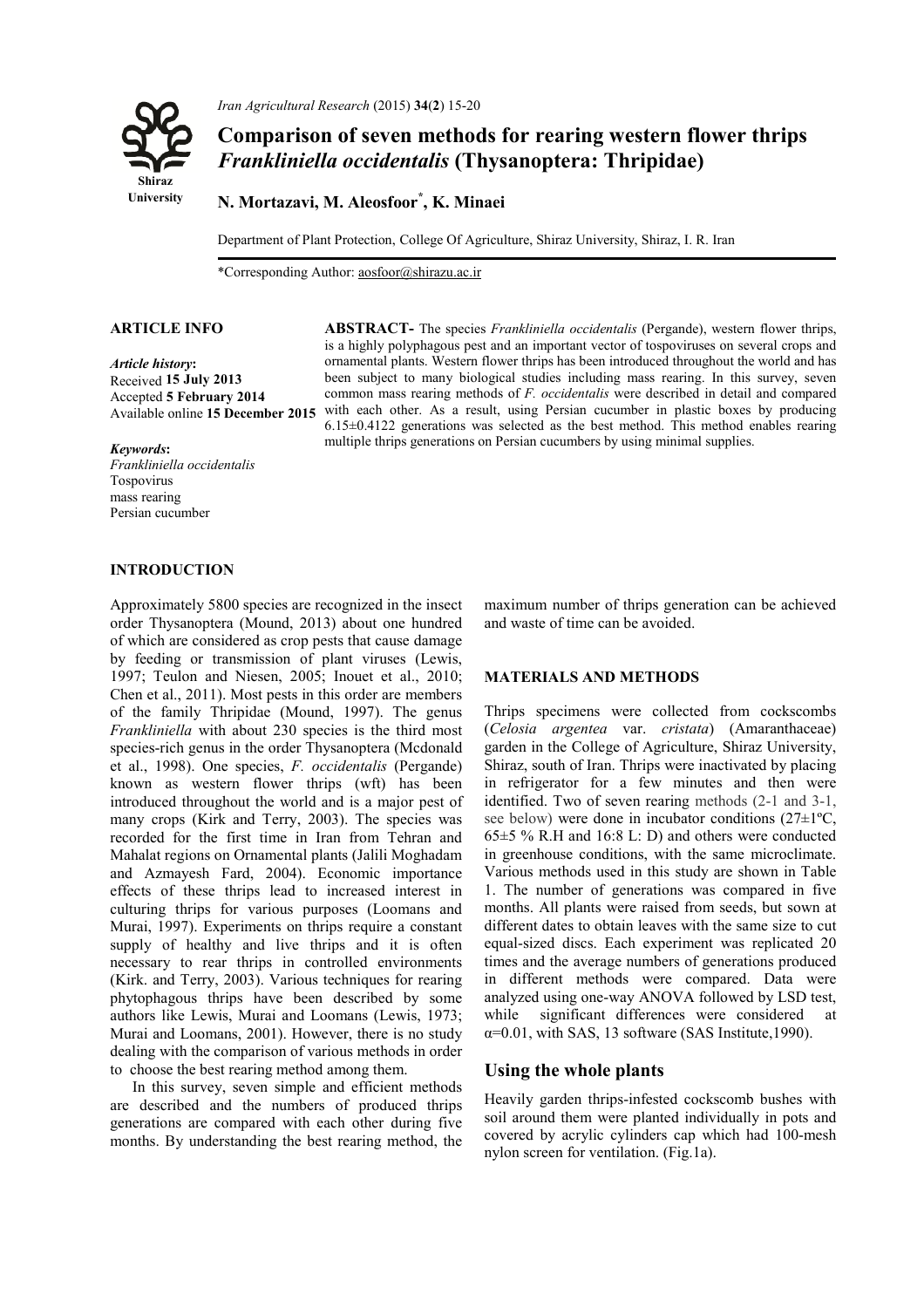| Table 1. Methods for rearing <i>Frankliniella occidentalis</i> in incubator and greenhouse according to literatures |                                                                   |            |                                                                                          |
|---------------------------------------------------------------------------------------------------------------------|-------------------------------------------------------------------|------------|------------------------------------------------------------------------------------------|
| Method(s)                                                                                                           | Device                                                            | Place      | Reference (s)                                                                            |
|                                                                                                                     | Cages, cylinder cap, cockscomb celosia bushes, red bean<br>plants | Greenhouse | Brodsgaard (1993); Steiner and Goodwin<br>(1998)                                         |
| $2 - 1$                                                                                                             | Microtube, bean leaf                                              | Incubator  | Arthurs and Heinz (2002); Brodeure and<br>Cloutier (1992); Steiner and Goodwin<br>(1998) |
| $2 - 2$                                                                                                             | Cockscomb celosia flowers, plastic food storage box               | Greenhouse | Van Dijken et al. (1994)                                                                 |
| $2 - 3$                                                                                                             | Bean pods, glass jar                                              |            | Greenhouse Lewis (1997)                                                                  |
| $2 - 4$                                                                                                             | Cucumber fruits, plastic food storage box                         |            | Greenhouse Degraaf and Wood (2009)                                                       |
| $3-2$                                                                                                               | Red bean leaf, plastic box, fabric wick, water bottle             |            | Greenhouse Brodeure and Cloutier (1992)                                                  |

Plants were transferred to greenhouse and maintained in screen cages (70×50 cm) without cylinder caps near the 3-week old uninfested bushes (Fig.1b). ).<br>th acrylic-cylinder cap



Fig. 1a. Lateral view schematic Pots with acrylic-cylinder cap that had 100-mesh nylon screen: C.c= Cylinder cap, Ns= Nylon screen



Fig. 1b. Lateral view schematic screen cages: Ns= Nylon screen

Thrips were removed from the infested bushes to healthy ones. The colony was maintained by removing infested old plants and replacing new and fresh ones. For enhancing the possibility of mating, after five days, 2 males and 1 female from isolated colony were transferred to 10-16 old red kidney bean pots and covered by acrylic cylinders cap which had 100 nylon screen and have been left for 4 4-5 days oviposition period in  $27 \pm 1^{\circ}C$ ,  $65 \pm 5$  % R.H and 16:8 L: D conditions. After this time, the adults in each pot were conditions. After this time, the adults in each pot were removed and the cohorts of even-aged old larvae, emerging on plants, were maintained in red kidney bean pots in laboratory conditions until maturation. The new adults were regarded as a new generation. adults were regarded as a new generation.<br> **Using the plant parts**<br>
2-1- Microtube (2 ml) with 100-mesh nylon screen on its intained by removing<br>new and fresh ones.<br>ating, after five days,<br>solated colony were<br>dney bean pots and<br>which had 100-mesh

#### **Using the plant parts**

lid for ventilation was autoclaved (160ºC) for one hour. A small piece of moist cotton to maintain high humidity and washed fresh kidney bean leaf disc (1.5 cm in diameter) as a temporary food source with 2 males and 1 female were placed within each of the tubes and were maintained in incubator for 4-5 days oviposition period. After this time, incubator for 4-5 days oviposition period. After this time, the adults were removed and the new cohorts of even-aged larvae, emerging on a disc, were transferred to new fresh kidney bean leaf disc and new tubes with the mentioned specifications and were maintained in incubator. After 2-3 60°C)<br>ain hig<br>1.5 cm<br>les and<br>d wer

weeks, emerged new adults were accounted as a new generation. New culture tubes were set up every 2 2-3 weeks by taking adults, from the parent colony. The number of generations has been calculated during five months. d

2-2- The infested cockscomb flower with F. *occidentalis* and little water bottles blocked by cotton rolls were placed in plastic food storage boxes. Top of the boxes were covered by 100 mesh nylon screen and the leaves to prevent thrips from escaping and to maintain the humidity (Fig. 2).



Fig. 2. Lateral view schematic flowers in plastic box: Cf= cockscomb flower, Cr= Cotton rolls, L=Leaves, Ns=Nylon screen, Pb= Plastic box, Wb= water bottles

After five days, 2 males and 1 female from isolated colony were transferred to new boxes with the mentioned specifications and in  $20 \times 7.5$  cm size. Every three days, the flowers were checked and old flowers having no thrips were replaced with the new ones and every five days, the bottles were filled with fresh water. After 4 4-5 days, the adults were removed and after 2-3 weeks, we had new adults that would be regarded as a new generation. By continuing these processes and transferring new adults to new boxes and removing old generation larvae, the numbers of generations were calculated.

2-3- Two males and one female were placed in covered glass jar by 100-mesh nylon screen. Blocked little water bottle by cotton roll and three bean pods were placed in glass jar to maintain humidity and food source, respectively. Furthermore, 10 layers of tissue papers were placed on the bottom of glass jar to provide pupation site (Fig. 3). nesh referred in the series of generations were<br>the resh rylon screen. Blocked<br>in roll and three bean pods<br>maintain humidity and food<br>trimore, 10 layers of tissue<br>of the plass jar to provide<br>d from market and washed

The pods were purchased from market and washed with water and dipped in fungicide to avoid any contaminations. Cultures were maintained in greenhouse condition for 4-5 days as oviposition period. After this time, adults were removed and egg-infested pods were transferred to rearing glass jar to provide larvae. Larvae were maintained until they were matured. larvae. Larvae were maintained until they were matured.<br>Every three days, the old pods were replaced with new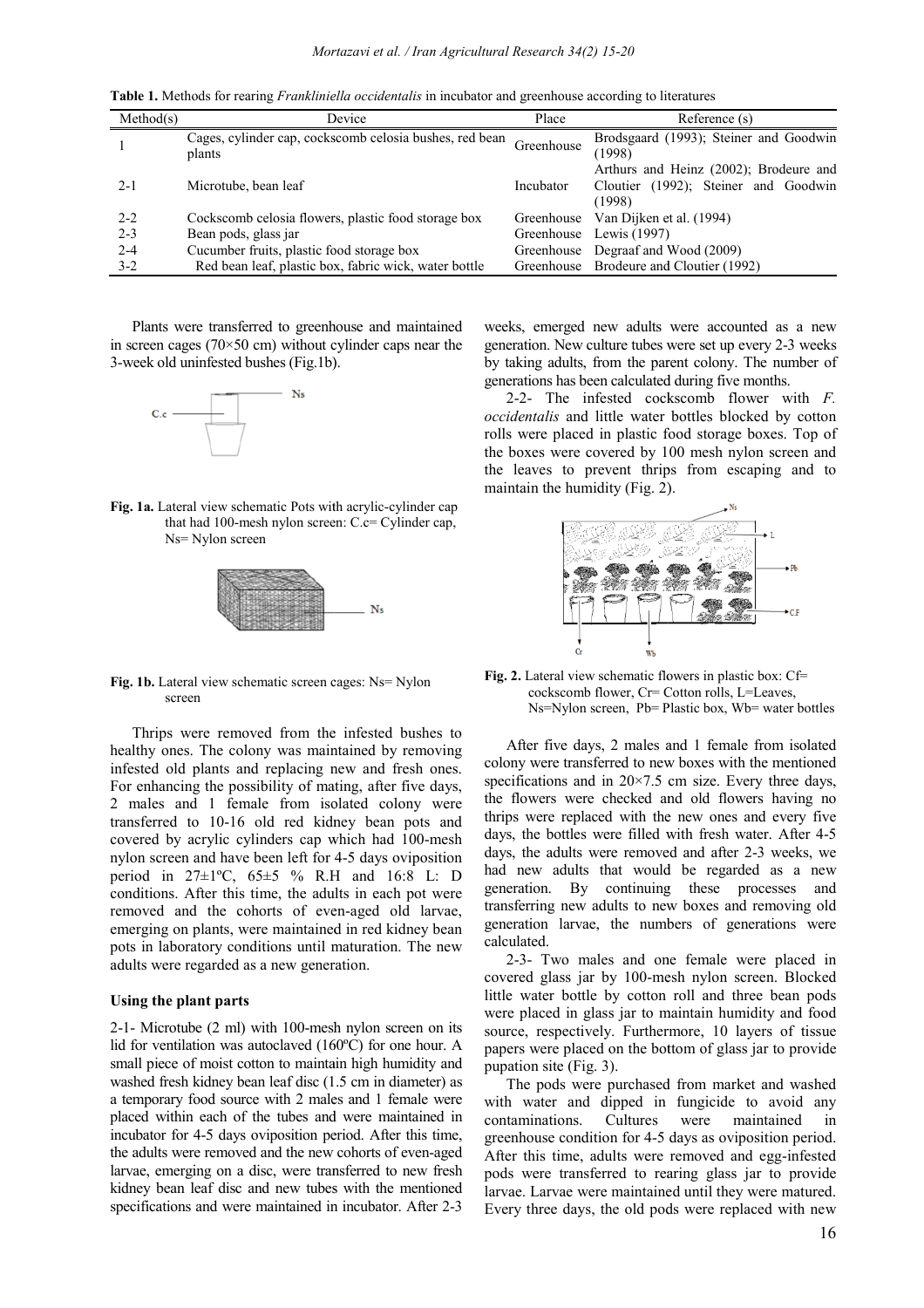ones. The new adults were regarded as a new ones. The new adults were regarded as a new generation. By transferring adults to new glass jars and continuing these processes (removing adults after oviposition period and transferring egg-infested pods to rearing jar), the number of generations was calculated.



**Fig. 3***.* Lateral view schematic Bean pods in glass jar: Bp= Bean pods, G= glass jar, Ns= Nylon screen, Tp= tissue paper, Wb= water bottle with cotton roll

2-4- The foam sheet with the same size of food storage box was perforated and placed in the middle of the box. Some tissue papers were placed on the foam and 4 or 5 fresh and thin Persian cucumbers were placed on the tissue papers. Blocked little water bottles cotton rolls were set under the foam in the box for cotton rolls were set under the foam in the box for moisture supply. The plastic box was covered by 100mesh nylon screen and maintained in the greenhouse conditions for preparing stock culture (Fig. 4). ons was calculated.<br>
Solar in glass jar: Bp=<br>
Jylon screen, Tp= tissue<br>
otton roll<br>
2 same size of food<br>
aced in the middle of<br>
2 placed on the foam<br>
icumbers were placed<br>
ttle water bottles by



**Fig. 4.** Lateral view Schematic Persian cucumbers in plastic box: C=Persian cucumber, Cr= Cotton roll, Ns= Nylon screen, Pb= Plastic box, Pf= Perforated foam, Wb= water bottle

Purchased thin Persian cucumbers from local grocery store were washed and cleaned with cotton then incubated in 37 ºC for one day and replaced every five days with old cucumbers. After five days, 2 males and 1 female from isolated colony were transferred to new boxes with mentioned specifications and in  $20 \times 7.5$  cm size. After 4-5 days, the adults were removed and larvae were maintained until they were matured. The new adults were regarded as a new removed and larvae were maintained until they were<br>matured. The new adults were regarded as a new<br>generation. The newly matured larvae in each experimental unit were considered as a generation. rs. After five days, 2<br>olated colony were<br>tioned specifications<br>days, the adults were

#### **Leaf disc**

3-1- Each Petri dish (9-cm dia ameter) with 2-cm diameter mesh-covered holes in its lid for ventilation, was filled with  $1-2$  mm deep layer of  $0.5\%$  agar. Two leaf discs (2-cm diameter) with 2 males and 1 female were placed in each Petri dish. Petri dishes were placed in incubator conditions ( $27\pm1$ °C,  $65\pm5$  % R.H and 16:8 L: D) for 4-5 days. Adults were removed and the egg infested leaf discs were transferred to new Petri dishes ri dishes were placed<br> $5±5 \%$  R.H and  $16:8$ <br>emoved and the eggby thin brush to avoid contamination. The Petri dishes were kept in incubator until hatching eggs. Cohorts of even-aged larvae were kept in another Petri dish containing fresh leaf disc until maturation. Every three days, the old leaves were replaced with new ones. The new adults were regarded as a new generation. mination.<br>
hatching<br>
pt in and<br>
htil matura<br>
placed wit<br>
a new gene

3-2- The water bottles were placed under the small 3-2- The water bottles were placed under the small plastic box which had a hole on the top. Fabric wick was passed through the box hole, placed inside the water bottle and in contact with filter paper which was on the top of the box. Five cm diameter bean leaf disc surrounded by cotton rolls was placed on filter paper and 2 males and 1 female were placed on the leaf disc and 2 males and 1 female were placed on the leaf disc<br>and then the Petri dishes lid (9cm diameter) with meshcovered hole was used to cover the leaf disc. (Fig. 5).

ered hole was used to cover the leaf disc. (Fig. 5).<br>The adults in each Petri dish were kept for 4-5 days oviposition period. Newly hatched larvae were transferred to fresh leaf discs in Petri dishes and maintained in greenhouse conditions. The new adults were regarded as a to fresh leaf discs in Petri dishes and maintained in greenhouse conditions. The new adults were regarded as a new generation. The number of generations was calculated by counting the number of new adults.



Fig. 5. Lateral view Schematic bean leaf disc, C= Cotton roll, C.h=Covered hole, L=Leaf, F.p=Filter paper, P=Petri ateral view Schematic bean leaf disc, C= Cotton rc<br>C.h=Covered hole, L=Leaf, F.p=Filter paper, P=Pe<br>dishes lid, Pb=Plastic box, W= Wick, Wb- water bottle

The adults in each Petri dish were kept for 4 4-5 day oviposition period. Newly hatched larvae were transferred to fresh leaf discs in Petri dishes and maintained in greenhouse conditions. The new adults were regarded as a new generation. The number of enerations was calculated by counting the number of new adults. liscs in F<br>onditions.<br>eneration.<br>y counting

#### **RESULTS AND DISCUSSION ON**

Results demonstrated that there was a significant difference among various methods of thrips rearing in laboratory conditions (df=6, df=19, F= 57.76, P= 0.0001). Based on the results, method 1 and 2-4 showed maximum number of the results, method 1 and 2-4 showed maximum number of generations  $(6.05 \pm 0.3283$  and  $6.15 \pm 0.4122)$  and the minimum number of generations  $(0.35 \pm 0.1313)$  has been minimum number of generations  $(0.35 \pm 0.1313)$  has been<br>observed in method 2-3. There was no significant difference between method 3-1 and 3-2  $(2.3 \pm 0.3253$  and  $2.5 \pm 0.235$ ) (Fig. 6).

Usually mass rearing of target species in biologi biological experiments is a problem. The problem would be more when dealing with a small and cryptic species such as thrips. Their unique and special characters such as small and easily damaged body and wonderful ability in he p<br>and<br>cial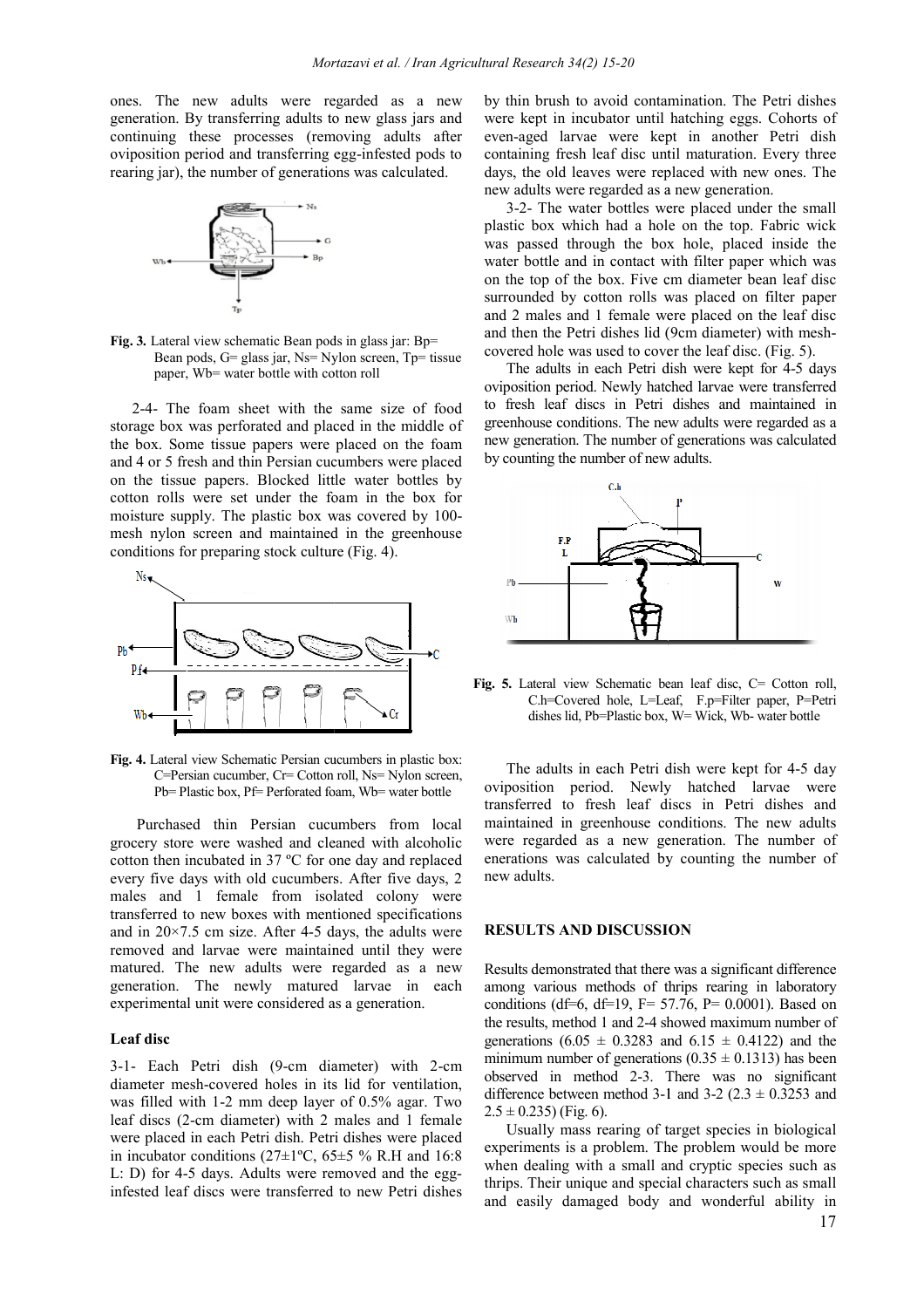hiding and escaping from the gaps make studying them more problematic. It is often necessary to rear an acceptable number of thrips in controlled environments during experiments to provide the healthy colony and cohorts of even-aged larvae in a certain age for serial test and bioassay. Because of the diet, temperature, space stress, lack of suitable humidity and other important factors, insects grown in artificial environments are usually more sensitive than those grown in natural environments; so, mass culture of them poses numerous challenges such as reduction in fecundity, longevity and infection with different types of pollution and disease (Grundy et al., 2000). Many of these risks can be avoided by choosing the best rearing method and managing it properly.



**Fig. 6.** Mean number of *F. occidentalis* generations in each treatment during 5 months (Different letters between the methods denote that they are significantly different  $(P=0.0001)$ 

In our survey, seven rearing methods in three current groups were compared. Method 2-4 was the best (Table1). This was inspired by the method described by Degraaf and Wood (2009). However, this method was more time-consuming and had more steps for rearing. Fungus and bacteria-free sterilized Persian cucumbers as a food source that has longer life than bean pods or bean leaves (Degraaf and Wood, 2009), alternative colony for possible dead thrips (Tanigoshi and Nishio-Wong, 1981), a big and suitable area as a life and oviposition place, sufficient and proper ventilation, moisture and temperature as a rearing microclimate (Katayama, 1997; Lublinkhof and Foster, 1997; Mcdonald et al., 1998.) were the factors that increased thrips generation numbers as well as the efficiency of this method. In addition to being inexpensive, its contamination and other risks are also very low.

In method 1, generation number was not significantly different from method 2-4 (Fig. 6). It had an alternative colony and a big area with sufficient food source for oviposition and life. Also, by transferring infested garden flowers to greenhouse and proper management, we will always have thrips colony in all years. Method 1, by using whole plants (generally used to maintain stock colony or for mass rearing of all life stages in certain time) compared to method 2-4, had some problems such as troublesome in synchronization of cohorts of even-aged larvae, and handling tissue containing eggs. In method 2-4, handling host plant material is easy and desired tissue can be kept until a suitable time (Loomans and Murai, 1997).

Also, method 2-2 is good form of parts of the plant method. Flowers are the best parts of the plants for *F. occidentalis* feeding and oviposition (Lewis, 1973) and compared to other parts of the plants seem to be less susceptible to various fungi and diseases. In this method, Amaranthus flowers due to their specific tissue dry later than other flowers and can be kept for a longer duration. Although this method has some disadvantages like more labor requirements and timely management for replacing flowers, it can be a good rearing method due to alternative colony, big area with sufficient and permanent food by replacing old flowers with fresh ones. There are some problems with leaf discs for thrips rearing; for instance, limited life time, higher vulnerability to contamination and hard and timeconsuming transferring but it can be good for rearing individuals for life-history studies (Loomans and Murai, 1997). Method 3-1 is common form of leaf disc method. Agar media is a nutrient solution that can keep the leaves fresh for a few days and so, in this method, there is no need to change the leaves or wet the filter papers daily. Most problems of this method are factors like small area for oviposition and life and insufficient food source. Also, agar media is relatively expensive and susceptible to various diseases and fungi which can cause thrips to die or damage their oviposition. In fact, incubator is not available in all of the situations. The results of method 3-2 did not show a significant difference with method 3-1 (Table 1), but had less contamination and did not need an incubator. In this method, instead of agar which is subject to contamination, fabric wick and filter papers that were made wet by water bottles have been used to keep the bean leaves fresh. In method 2-3, thrips did not survive for a long time which was probably due to bad conditions like a warm place or unpalatable bean pods as a food source. Iranian bean pods seem to be hard for thrips stylet and they couldn't eat from them. Also, the glass jars in the laboratory conditions were highly absorbent of the sun heat which made their inside warm.

In this research, some simple, less-laborious and inexpensive rearing methods were proposed and compared to select the best ones. Any of these methods had their own advantages and disadvantages, but among them, methods 1 and 2-4 were the best for rearing thrips in all year round.

#### **CONCLUSIONS**

Mass rearing of a desired insect is usually a boring job in biological experiments. Western flower thrips is one of the most important key pests throughout the world. During five months, seven common rearing methods were compared with each other and results showed that method 2-4 which used Persian cucumbers in plastic boxes (inspired by Degraaf and Wood, 2009) was the best one. By using this method, we can build a live and healthy colony with the least possible equipment.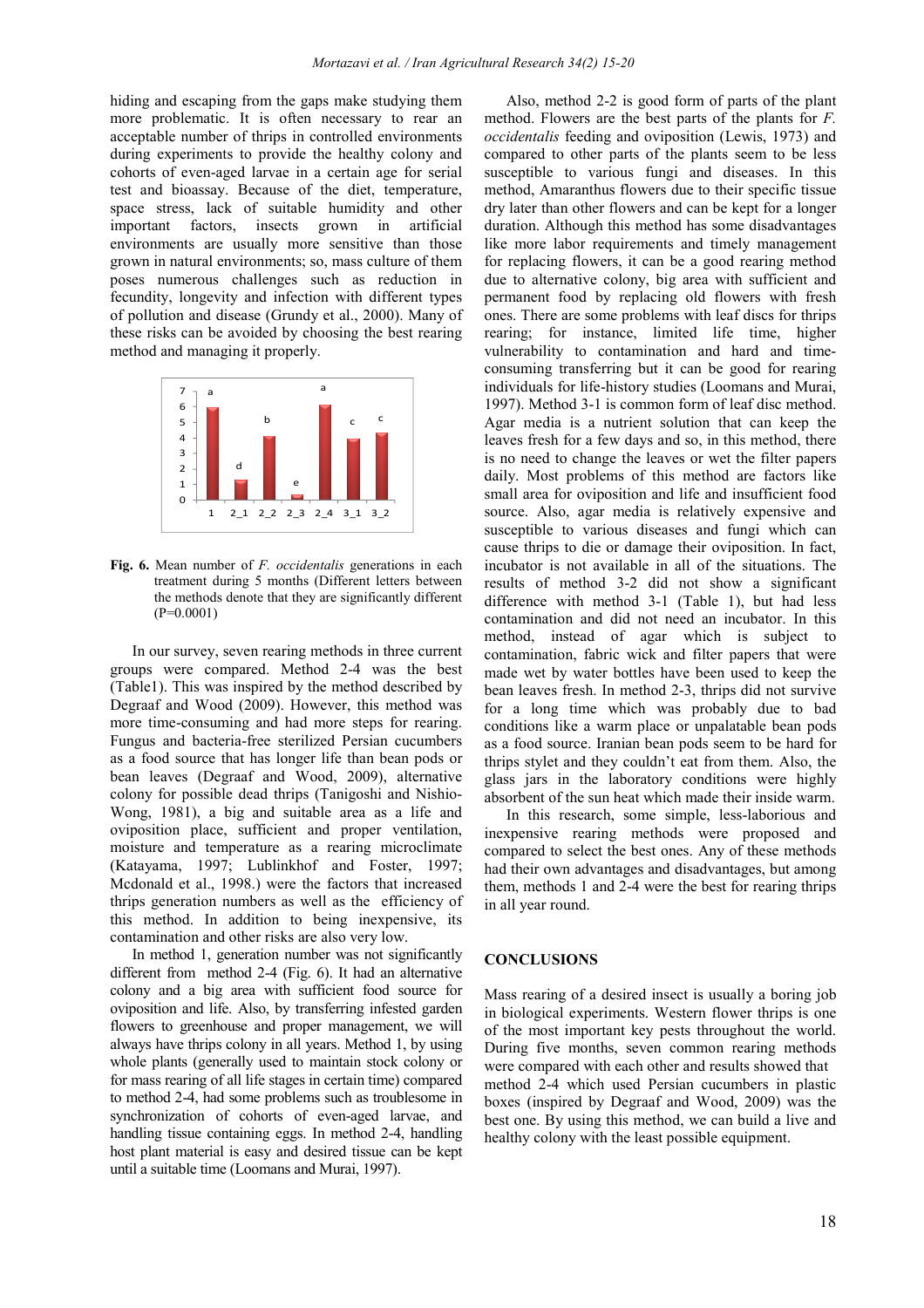#### **REFERENCES**

- Arthurs, S., & Heinz, K. (2002) . In vivo rearing of *Thripinema nicklewoodi* (Tylenchida: Allantonematidae) and prospects as a biological control agent of *Frankliniella occidentalis*  (Thysanopetra: Thripidae). *Journal of Economic Entomology*, 95, 668-674.
- Borbon, C., Gracia, O., & Piccolo, R. (2006). Relationships between Tospovirus Incidence and thrips Population on tomato in Mendoza, Argentina. *Journal of Phytopathology*, 154, 93-99.
- Brodeure, J., & Cloutier, C. (1992). A modified leaf disc method for rearing predacious mite (Acarina: Phytoseiidae). *Phytoprotection*, 73, 69-72.
- Brodsgaard, H. (1993). Cold hardiness and tolerance to submergence in water in *Frankliniella occidentalis* (Thysanoptera: Thripidae). *Journal of Environmental Entomology*, 22, 647-653.
- Chen, X., Yun, L., Du, Y., Zhang, Y., & Wang, J. (2011). Cross-resistance and biochemical mechanisms of abamectin resistance in the western flower thrips, *Frankliniella occidentalis*. *Pesticide Biochemistry* and *Physiology*, 101, 34-38.
- Degraaf, H., & Wood, G. (2009). An improved method for rearing western flower thrips *Frankliniella occidentalis*. *Florida Entomologist*, 92, 664-666.
- Grundy, P., Maelzer, A., Bruce, A., & Hassan, E. (2000). A Mass-rearing method for the Assassin bug *Pristhesancus plagipennis* (Hemiptera: Reduviidae). *Biological Control*, 18, 243-250.
- Inouet, T., Murai, T., & Natsuaki, T. (2010). An effective system for detecting *Iris yellow spot virus* transmission by *Thrips tabaci*. *Plant Pathology*, 59, 422-428.
- Jalili Moghadam, M., & Azmayesh Fard, P. (2004). Thrips of ornamental plants in Tehran and Mahallat. Proceedings of the  $16<sup>th</sup>$  Iranian Plant Protection Congress, Tabriz University 1: 160.
- Katayama, H. (1997). Effect of temperature on development and oviposition of western flower thrips *Frankliniella occidentalis* (Pergande). Japanese Journal of Applied Entomology and Zoology, 41, 225–231 (in Japanese with English summary).
- Kirk, W.D.J. & Terry, I. (2003). The spread of western flower thrips *Frankliniella occidentalis* (Pergande). *Agricultural and Forest Entomology*, 5, 301–310.
- Lewis, T. (1973). Thrips, their Biology, Ecology and Economic Importance. Academic Press, London. 349 pp.
- Lewis, T. (1997). Biological Pest thrips in perspective, In: Lewis, T. (ed.), Thrips as Crop Pests, CAB International, Wallingford and New York, pp. 1–13.
- Loomans, A.J.M., & Murai, T. (1997). Culturing thrips and parasitoids, In: Lewis T. (ed.), Thrips as Crop Pests, CAB International, Wallingford and New York, pp. 477–503.
- Lublinkhof, J., & Foster, D.E. (1997). Development and reproductive capacity of *Frankliniella occidentalis* (Thysanoptera:Thripidae) reared at three temperatures. *Journal of the Kansas Entomological Society*, 50, 313- 316.
- Mcdonald , J.R., Bale, J.S., & Walters, K.F.A. (1998). Effect of temperature on development of the western flower thrips, *Frankliniella occidentalis* (Thysanoptera: Thripidae). *European Journal of Entomology*, 95, 301-306
- Mound, L.A. (1997). Biological diversity, In: Lewis, T. (ed.), Thrips as Crop Pests, CAB International, Wallingford and New York, pp. 197–215.
- Mound, L.A. (2013). Thysanoptera (Thrips) of the World. A checklist. On line [Available]: http://www.ento.csiro.au/thysanoptera/worldthrips.
- Murai, T., & Loomans, A.J.M. (2001). Evaluation of an improved method for mass rearing of thrips and a thrips parasitoid. *Entomologia Experimentalis et Applicata,* 101, 281–289.
- SAS Institute. (1990). SAS/STAT user's guide, ver. 6, 4th ed. SAS Institute, Cary, NC.
- Steiner, M., & Goodwin, S. (1998). Methods for collecting and rearing thrips (Thysanoptera) and their natural enemies. *Australian Journal of Entomology*, 37, 101-106.
- Tanigoshi, L., & Nishio-Wong, J. (1981). Greenhouse rearing of citrus thrips *Scirtothrips citri* for experimental testing. *Journal of Economic Entomology*, 47, 213-214.
- Teulon, D., & Niesen, M. (2005). Distribution of Western flower (Glasshouse strain) and Intonsa flower thrips in New Zealand. *New Zealand Plant Protection*, 58, 208- 212.
- Van Dijken, F.R., Dik, M.T.A., Gabal, B., Jong, J. de., & Mollema, C. (1994). Western flower thrips (Thysanoptera: Thripidae) effects on chrysanthemum cultivars: plants growth and leaf scarring in non-flowering plants. *Journal of Economic Entomology*, 87, 1312-1317.